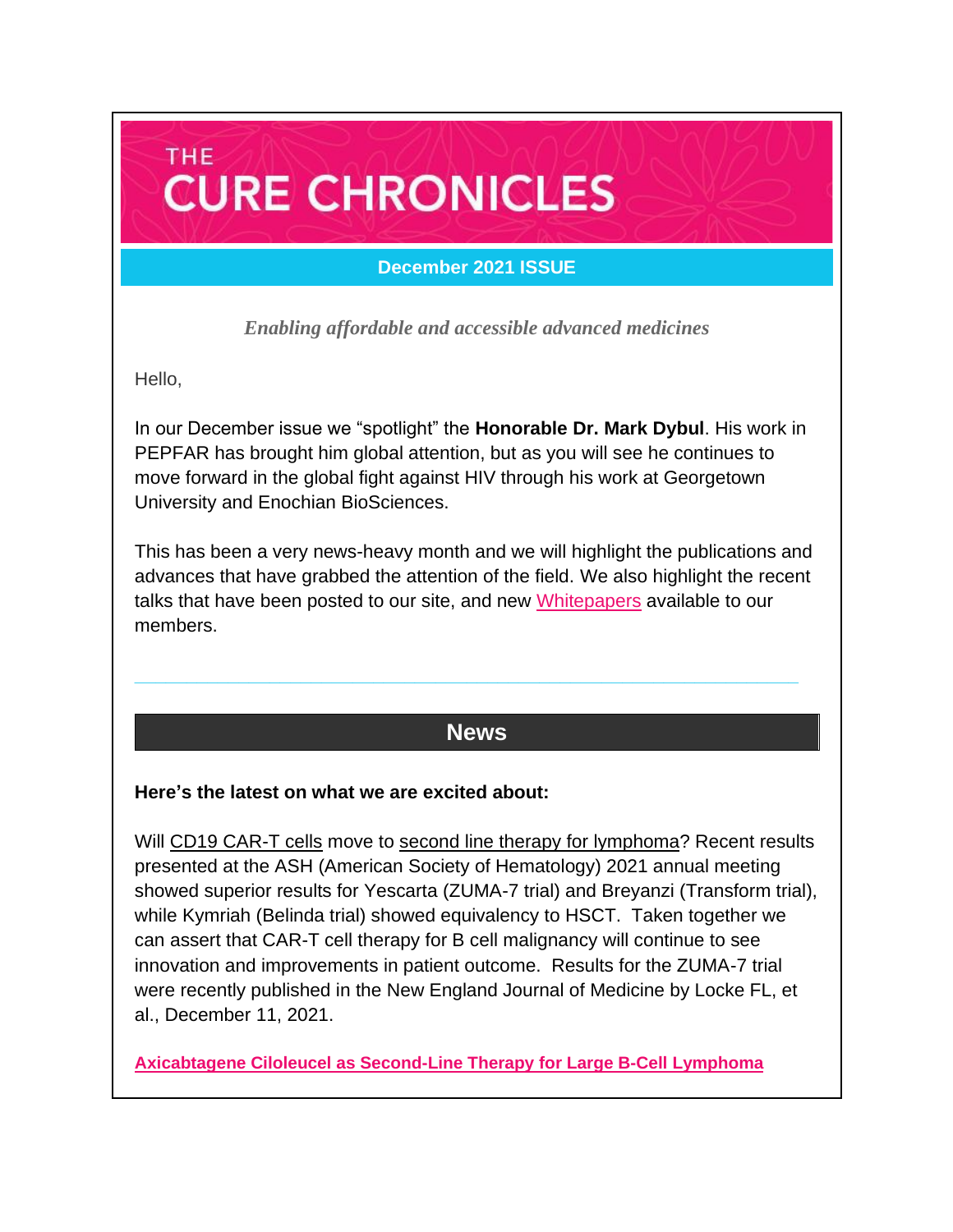Also in the most recent *NEJM*, one of the leaders in GGTI (Global Gene Therapy Initiative), John Tisdale (Advisory Board Member), was senior author on a publication describing the biologic and clinical efficacy of LentiGlobin (bb1111; lovotibeglogene autotemcel), which is a lentiviral gene vector encoding an antisickling hemoglobin, HbA<sup>T87Q</sup>. The report demonstrates impressive reduction in hemolysis and complete resolution of severe vaso-occlusive events in patients who received autologous bone marrow stem cells engineered with a lentiviral vector to express this transgene.

#### **[Biologic and Clinical Efficacy of LentiGlobin for Sickle Cell Disease](https://www.nejm.org/doi/full/10.1056/NEJMoa2117175)**

The WHO and other regulatory bodies are starting to formulate ethical guidelines around germline editing of the human genome (meaning changes that can be inherited). Vivien Marx's article in Nature Biotechnology describes the ethical uproar caused by the genome editing of three children in China. It was a clear ethical violation of existing regulations, exposed the children to an unproven and imprecise therapy that will not benefit them, and caused further distrust of cell and gene therapy in the community. A link to the article is here:

#### **[The CRISPR children](https://www.nature.com/articles/s41587-021-01138-5.pdf)**

The Berlin and London patients are well-known individuals who were cured of their HIV infection in the context of receiving a bone marrow transplant (HSCT). In a recent publication in the Annals of Internal Medicine by Turk G, et al., the focus turned to "elite controllers," people living with HIV who appear to have undetectable viremia in the absence of anti-retroviral therapy (ART). However, upon more in-depth analysis of elite controllers, intact provirus can be detected. This publication presents an elite controller, where no genome-intact or replicationcompetent HIV could be detected even using the most sensitive techniques. This appears to be the first person cured of infection outside of receiving an HSCT, and implies sterilizing cures can be achieved by other means. Here is a link to the article:

**[A Possible Sterilizing Cure of HIV-1 Infection Without Stem](https://www.acpjournals.org/doi/abs/10.7326/L21-0297) Cell Transplantation**

It has been noted by many that the first AIDS cases were reported in the US 40 years ago. In a new publication in Nature Medicine (where GGTI and Advisory Board member Dr. Steven Deeks serves as first author, and Advisory Board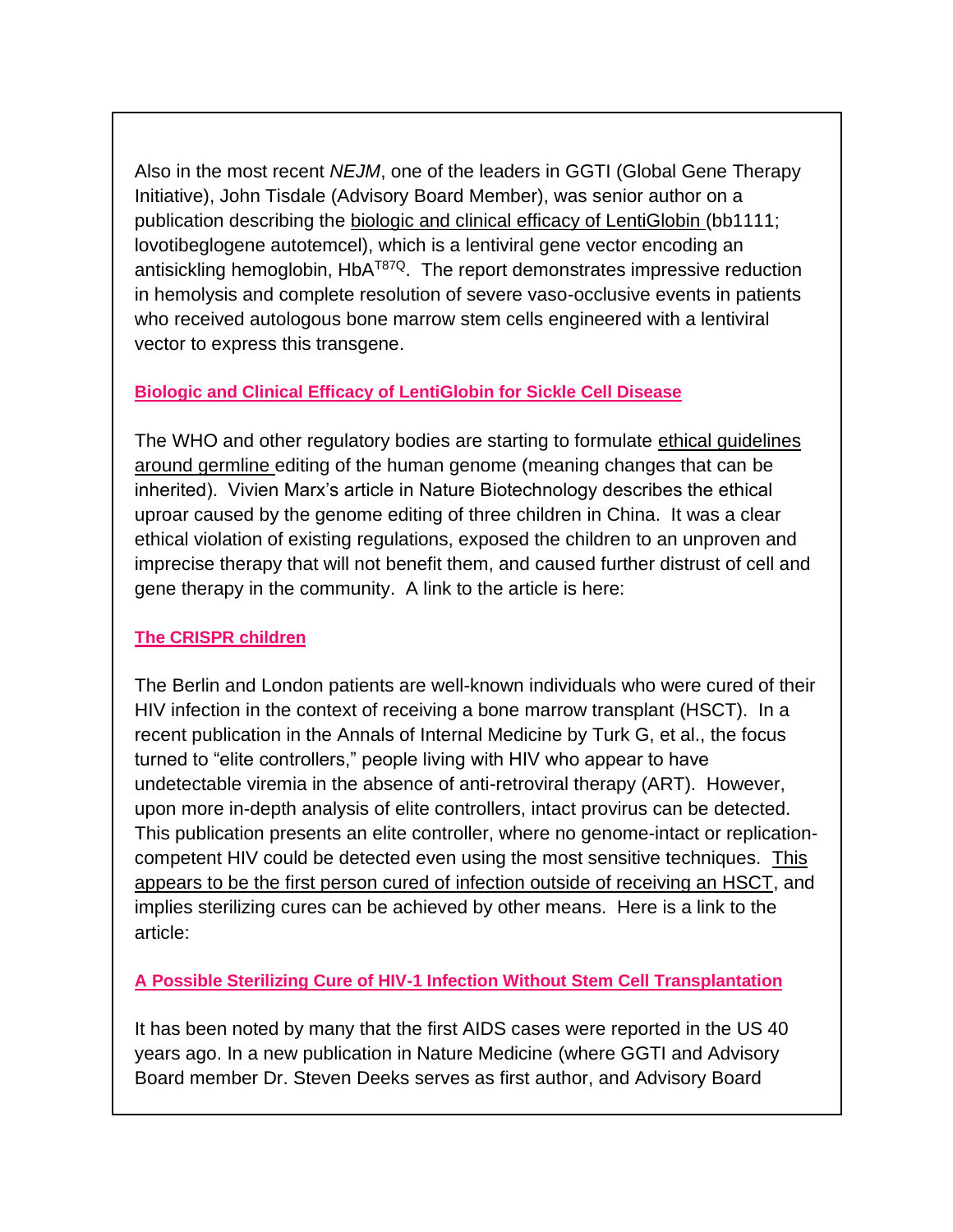member Sharon Lewin is senior author), The International AIDS Society (IAS) Global Scientific Strategy working group reviews advances in the last 5 years and looks forward to propose where research is most needed in the next 5 years. Here is a link to this excellent summary of the field, and an impactful call to research where it is most needed:

**[Research priorities for an HIV cure: International AIDS Society Global Scientific](https://www.nature.com/articles/s41591-021-01590-5.pdf)  [Strategy 2021](https://www.nature.com/articles/s41591-021-01590-5.pdf)**

One of the major challenges in current approaches to CAR-T cell therapy is preventing T cell exhaustion. This is a natural metabolic process where a T cell that is continually exposed to antigen loses function. By studying this process researchers a St Jude's, led by Giedre Krenciute, found that deleting the DNMT3A gene prevents this inexorable pathway to exhaustion, and may lead to better functioning CAR-T cells. This paper highlights that exploring the epigenetic regulation of T cell exhaustion pathways is likely to reveal numerous pathways by which CAR-T cells can be engineered to better treat malignancy:

**[Deleting DNMT3A in CAR T cells prevents exhaustion and enhances antitumor](https://www.science.org/doi/10.1126/scitranslmed.abh0272)  [activity](https://www.science.org/doi/10.1126/scitranslmed.abh0272)**

**\_\_\_\_\_\_\_\_\_\_\_\_\_\_\_\_\_\_\_\_\_\_\_\_\_\_\_\_\_\_\_\_\_\_\_\_\_\_\_\_\_\_\_\_\_\_\_\_\_\_\_\_\_\_\_\_\_\_\_\_\_\_**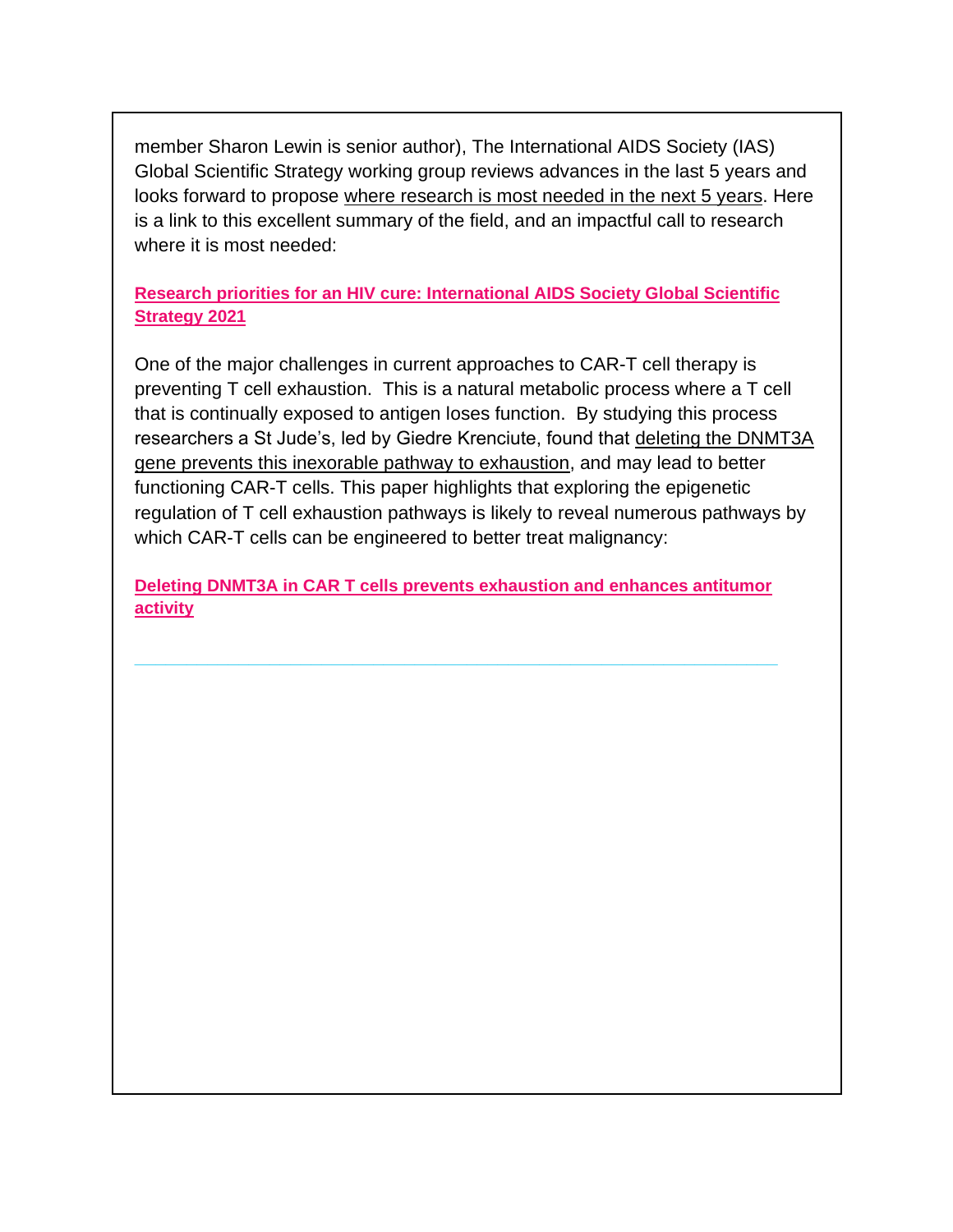# **Community Advocate Spotlight**

## **Ambassador Mark Dybul, MD**

CEO Enochian BioSciences, Prof of Medicine, Georgetown University



**Tell us about your background and how you came to be in your current position.**

Dr. Dybul has worked on HIV and public health for more than 25 years as a clinician, scientist, teacher, and administrator. He served as the Executive Director of the Global Fund to Fight AIDS, Tuberculosis and Malaria (2013-2017) and the US Global Coordinator and Ambassador leading the President's Emergency Plan for AIDS Relief (PEPFAR). After graduating from Georgetown Medical School in Washington D.C., Dr. Dybul joined the National Institute of Allergy and Infectious Diseases, as a research fellow under director Dr. Anthony Fauci, where he conducted basic and clinical studies on HIV virology, immunology and treatment optimization, including the first randomized, controlled trial with combination antiretroviral therapy in Africa. Mark was one of the founding architects in the formation of PEPFAR. After serving as Chief Medical officer, Assistant, Deputy and Acting Director, he was appointed as its leader in 2006, becoming U.S. Global AIDS Coordinator, with the rank of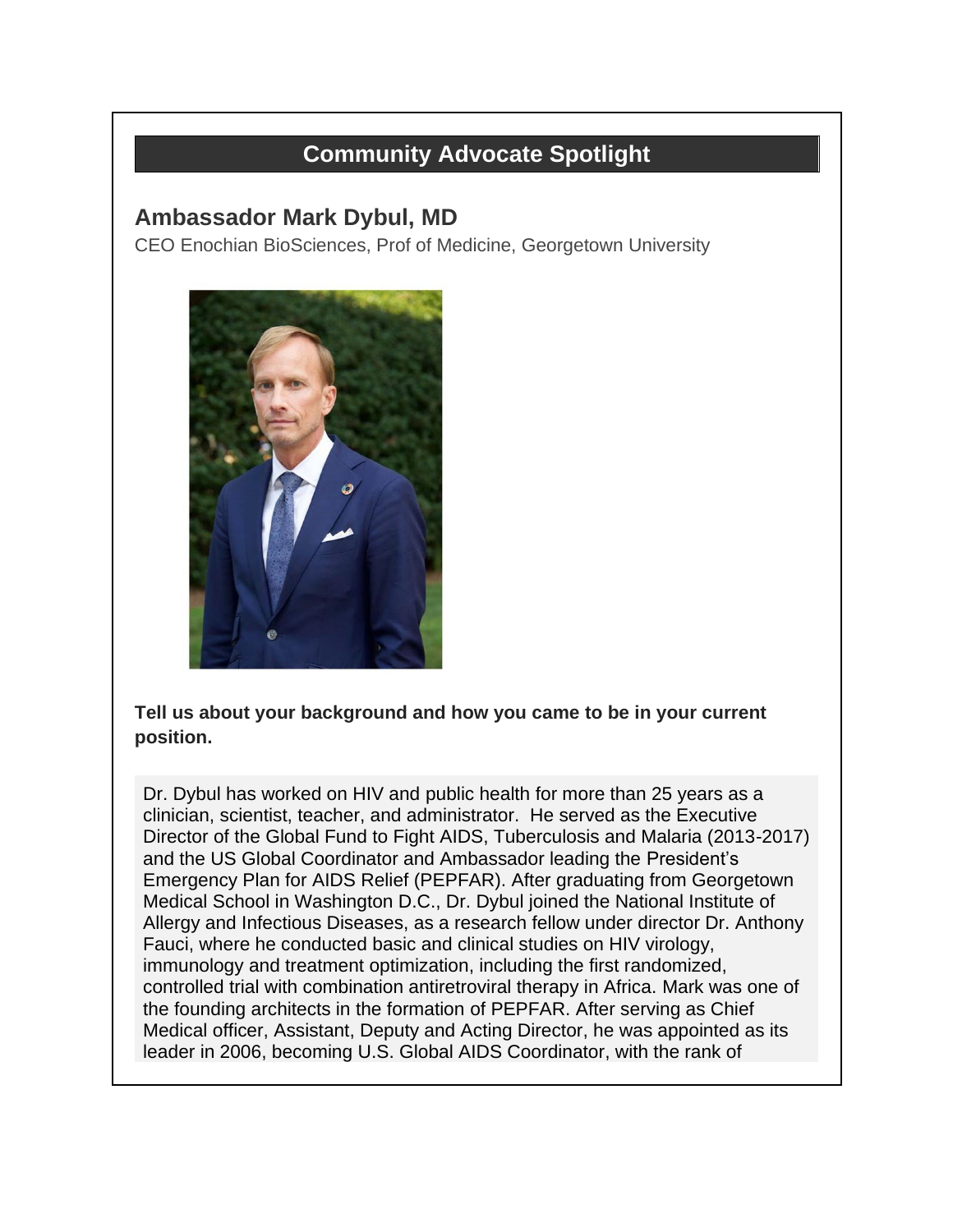Ambassador at the level of an Assistant Secretary of State. He served until early 2009.

Mark has written extensively in scientific and policy literature, he is a member of the National Academy of Medicine and has received several Honorary Degrees and awards, including a Doctor of Science, *Honoris Causa*, from Georgetown University.

**Tell us what the focus of your efforts is at the present time and what motivates you.**

- Potential cures/effective treatments for HIV, HBV, solid tumors and effective treatment and prophylaxis for pan SARS-coronaviruses and influenza viruses
- Access for all, including investment in innovations in delivery mechanisms, e.g. closed systems, that are less expensive and easier to use for greater access. Part of that access should be decentralized/local production and research capacity to maximize ideas and innovations from all over the world not just from high-income countries.
- Greater understanding of cross section between root causes of environmental destruction and health, e.g. pollution, smoking, eating/agriculture and animal health, urbanization, poverty, inequality in education and opportunity. And from that understanding, more investment in innovations that cross health and environment with heavy emphasis on decentralized/local innovation linked to a global network to scale best ideas.

#### **What is your vision for the future and how would you overcome any challenges?**

A world where most diseases can be effectively prevented, treated or cured at low cost and will enable access for all.

To overcome, we need greater investment and institutions focused on innovation in new tech to prevent and fight diseases but also on low-cost production and research infrastructure for global network of innovation.

Creating a "global mindset" so that every problem and solution is considered from a local to global linkage vision.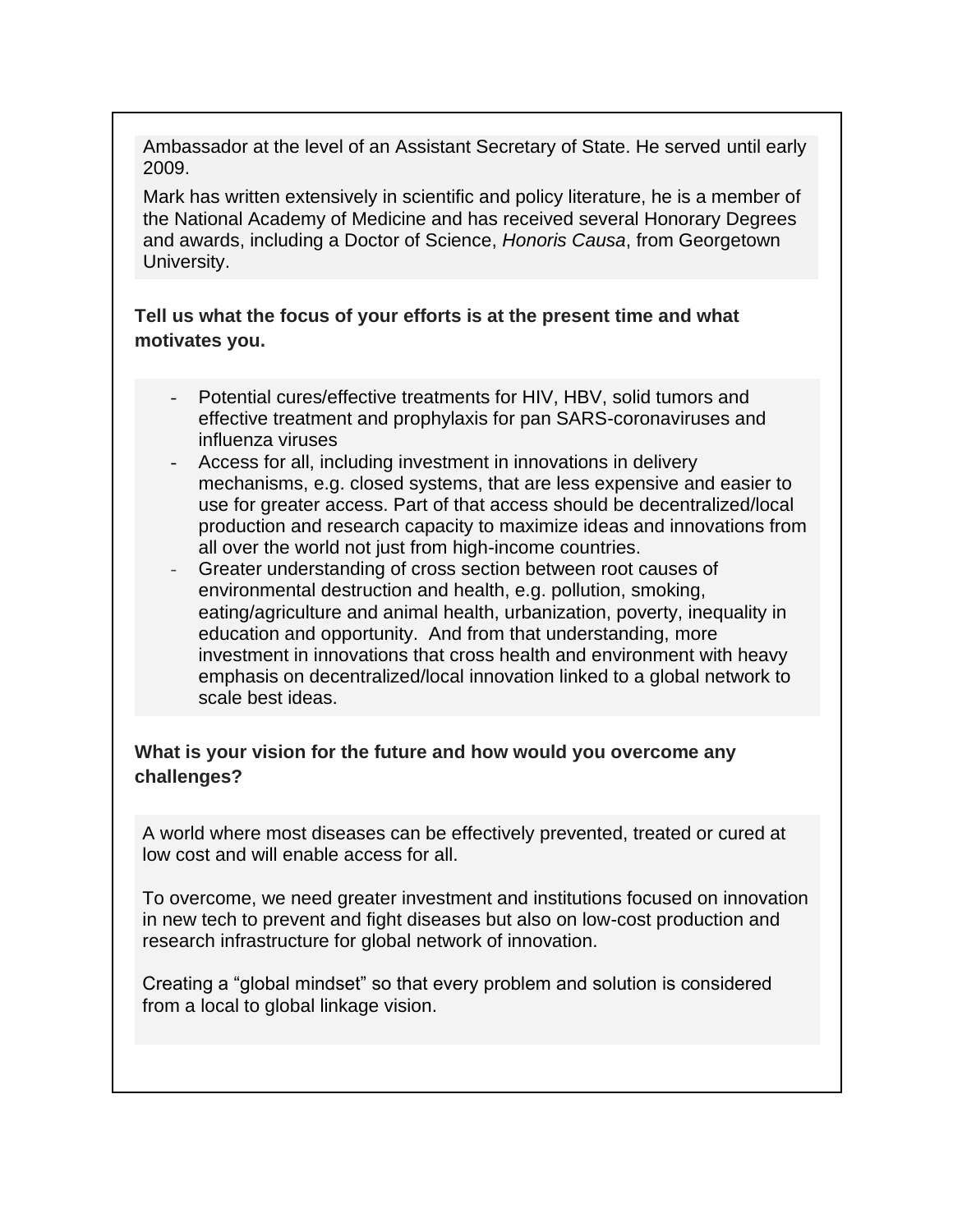**If there is one thing that would make a difference to your efforts, what would it be?**

Revolutionary change in how we envision and invest in science and innovation to see everything as interconnected and create a global mindset

**What is a fun fact about yourself that you would like to share?**

I am a foodie but wish I had the fortitude to become a vegetarian (in another life perhaps)

**\_\_\_\_\_\_\_\_\_\_\_\_\_\_\_\_\_\_\_\_\_\_\_\_\_\_\_\_\_\_\_\_\_\_\_\_\_\_\_\_\_\_\_\_\_\_\_\_\_\_\_\_\_\_\_\_\_\_\_\_\_\_\_\_**

# **Whitepapers**

Interested in learning more? Read our latest whitepapers on the Caring Cross website. Click below to access them.

**Centralized vs Decentralized Manufacturing of Personalized Cell [Therapies: Overview and Logistics](https://caringcross.org/whitepapers/)**

 **[Introduction to Chimeric Antigen Receptor \(CAR\) engineered immune](https://caringcross.org/whitepapers/)  [cells](https://caringcross.org/whitepapers/)**

**\_\_\_\_\_\_\_\_\_\_\_\_\_\_\_\_\_\_\_\_\_\_\_\_\_\_\_\_\_\_\_\_\_\_\_\_\_\_\_\_\_\_\_\_\_\_\_\_\_\_\_\_\_\_\_\_\_\_\_\_\_\_\_\_**

# **Upcoming Events**

Next month's **education tutorial** will be the fourth in a series of 8 presented by Rimas Orentas, PhD -

**CAR target antigen binding moieties (series 4/8).**

In this educational webinar we will continue to look at specific aspects of what make a good chimeric antigen receptor (CAR), focusing on different ways that the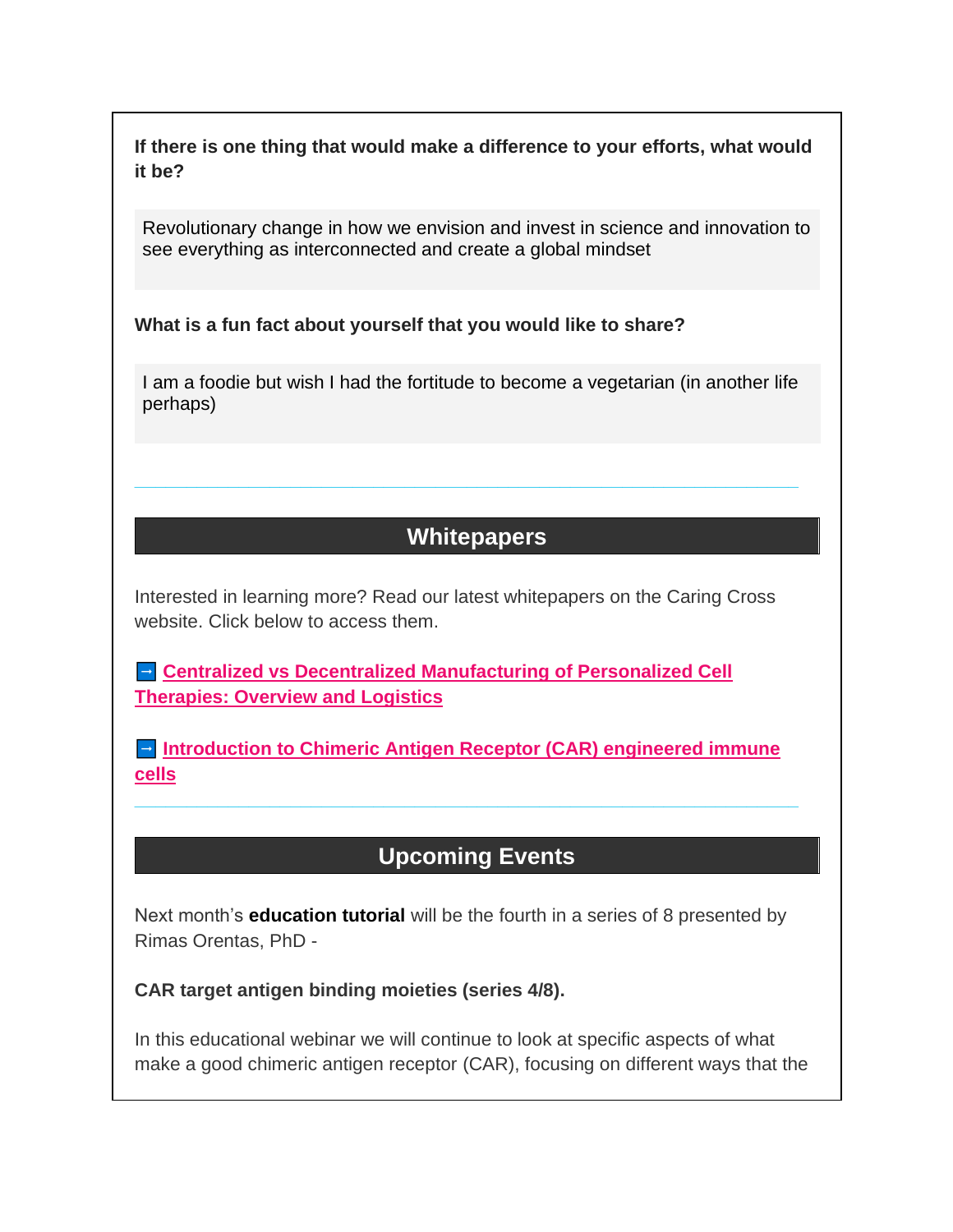CAR can bind to its target.

**[Register for the event](https://caringcross.org/events/)** 

Date: **January 07, 2022** Time: **3:00pm EST / 12:00pm PST**  Location: **Zoom** (link provided upon registration)

This event will last approximately 30-40 minutes and will consist of a presentation and Q&A session following.

Next month's **seminar** will be presented by Nirali N. Shah, MD, MHSc, from the NIH Pediatric Oncology Branch, a global leader in CAR-T cell therapy.

**Current Challenges in CD19 CAR T-cells for Pediatric ALL: Implications for the Global Community.**

**[Register for the event](https://caringcross.org/events/)** 

Date: **January 21, 2022** Time: **3:00pm EST / 12:00pm PST**  Location: **Zoom** (link provided upon registration)

This event will last approximately 30-40 minutes and will consist of a presentation and Q&A session following.

All our events are on Fridays at 3pm EST, and require registration to access the live webinar. A recorded replay will be available to Caring Cross Community members only (**Membership is free).**

## **Recent Events**

If you missed these recent events, click on the links below to view them.

**[One Center's Experience Manufacturing & Analyzing CAR T Cells](https://caringcross.org/archives/)**

**[CAR-T cell target identification \(series 3/8\)](https://caringcross.org/archives/)**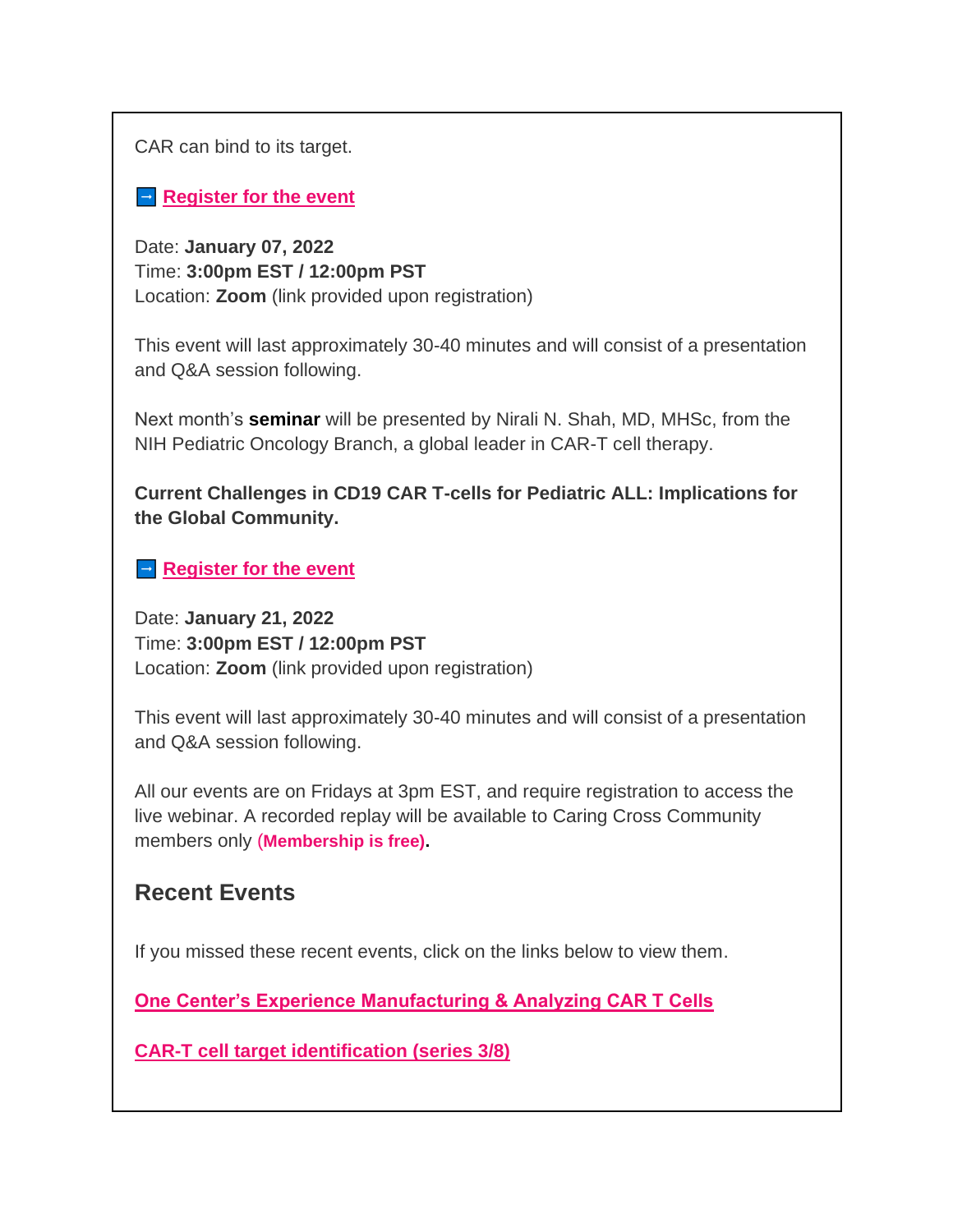**[A phase I/II clinical trial using locally manufactured CAR-T cells for the](https://caringcross.org/archives/)  [treatment of pediatric acute lymphocytic leukemia in Moscow, Russia.](https://caringcross.org/archives/)**

**[From T Cells to Engineered Effectors: CAR-T cell background \(series 2/8\)](https://caringcross.org/archives/)**

If you are not a member, you can **become a member** and view all our past events.

**\_\_\_\_\_\_\_\_\_\_\_\_\_\_\_\_\_\_\_\_\_\_\_\_\_\_\_\_\_\_\_\_\_\_\_\_\_\_\_\_\_\_\_\_\_\_\_\_\_\_\_\_\_\_\_\_\_\_\_\_\_\_\_\_**

# **Caring Cross Community**

One of our high-impact community advocates is Moses Supercharger. Based in Uganda, Moses has created a new YouTube channel called "Stigmaless Television." Here, Moses has posted songs that encourage all us to strive for the 95/95/95 goal, and to live out positively. Do yourself a favor, listen, and enjoy, perhaps starting with the song "Optimistic," (supported by UNAids):

### **DETIMISTIC**

**We created this membership community to connect** healthcare professionals, scientists and engineers, community advocates and business leaders that are on a mission to develop new advanced medicinal cures - and help make them affordable to all who need them.

**Join us inside to collaborate in a group, learn from seminars and training, and gain access to job opportunities or internships.**

**\_\_\_\_\_\_\_\_\_\_\_\_\_\_\_\_\_\_\_\_\_\_\_\_\_\_\_\_\_\_\_\_\_\_\_\_\_\_\_\_\_\_\_\_\_\_\_\_\_\_\_\_\_\_\_\_\_\_\_\_\_\_\_\_**

**[Become a member](https://caringcross.org/become-a-member/)** 

*What else would you like to hear about in this newsletter?* Reply to let us know.

Thank you for being here, and please look out for another update next month!

- Caring Cross